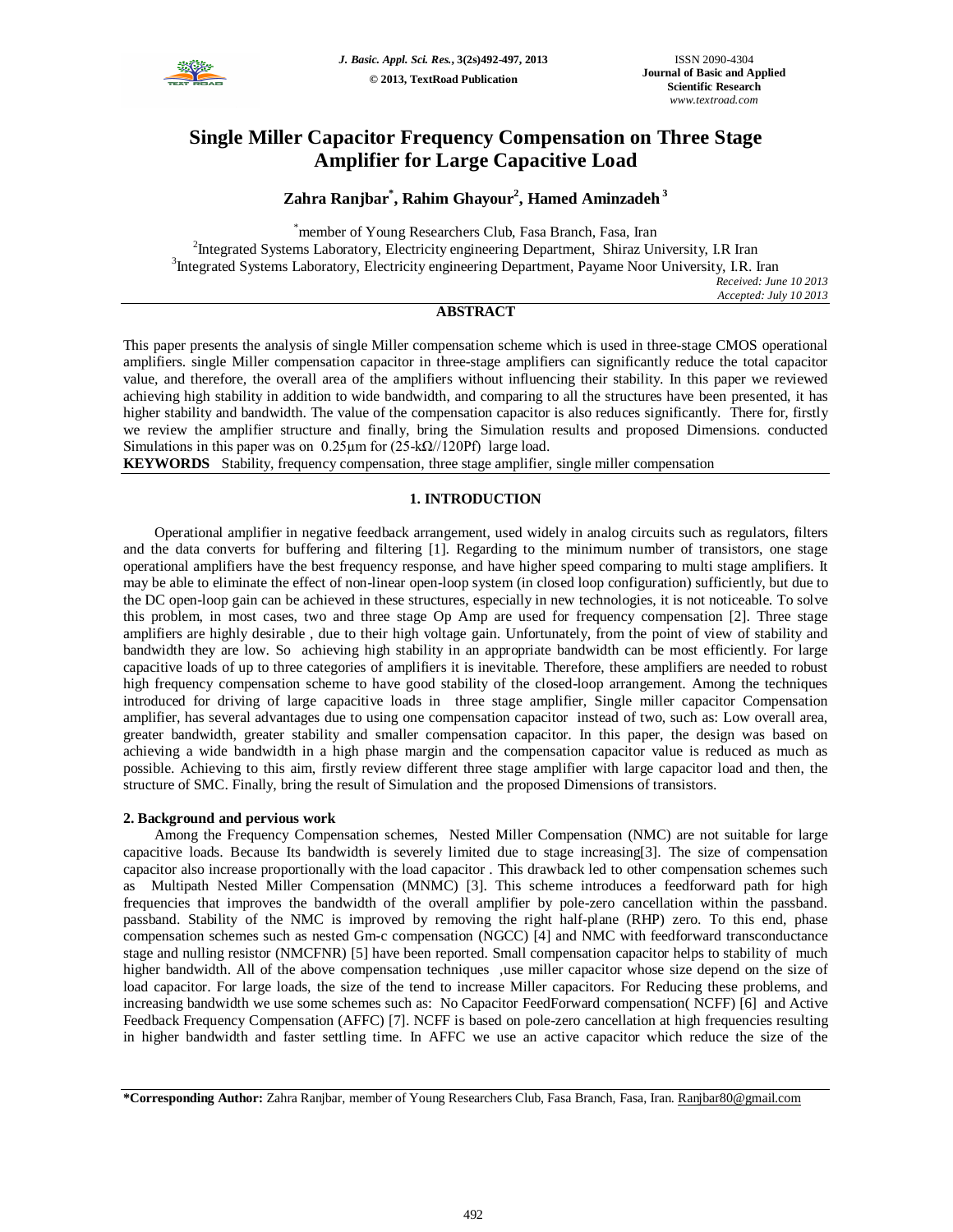compensation capacitor. There are another compensation schemes on three stage amplifiers, for example Damping Factor Control Frequency Compensation (DFCFC) [8] which uses The damping control block on pole complex position, or Dual LOOP parallel Compensation (DLPC) [9] but none of noted technique are suitable for driving a large capacitor loads.

#### **3. Single Miller capacitor compensation Amplifier (SMC)**

In most three stage amplifier structures were used two compensation capacitor to driving a large capacitor loads. But the Compensation presented in this section, only a small capacitors used for three stage amplifiers. In amplifiers with a large capacitive load, last stage poles are usually very small and it is so near to the dominant pole which is located on the first stage, and should be lower it's effect by One of the most common compensation. In Usual pole spliting has been used. In figure (1) you can see the structure of SMC amplifier.



*Figure1: Topology of single Miller capacitor compensation amplifier (SMC)*

A larger bandwidth can be obtained by using only one capacitor for compensation instead of two. The structure has three gain stages with only one compensation capacitor. It has an additional transconductance stage (gmf) from the output of the first stage to the final output. This forms a push-pull stage at the output that helps in improving the transient response of the amplifier. a single Miller compensation capacitor(cm) is used to split the first pole $(p1)$  and the third pole  $(p3)$ . The position of the second nondominant pole $(p2)$  is dictated by the gain of the second stage, which decides the stability of the amplifier[10].

#### **3.1.Small-Signal Analysis**

Small-signal analysis is carriedout with the following assumptions.

- 1.The gain of all stages are much greater than 1.
- 2. The Parasitic capacitances  $C_{P1}$ ,  $C_{P2}$  and  $C_{PL}$  are much smaller than the Miller capacitor  $C_m$  and load capacitor  $C_L$
- 3. The transconductance of the feedforward stage,  $g_{\text{mf}}$ , is equal to that of the third gain stage,  $g_{\text{mL}}$ .

(1)

The transfer function is given by (1):

$$
AV_{(SMC)} = \frac{VO(s)}{Vin(s)} = \frac{Adc(1+s\frac{C_{p2}g_{mf} - C_m g_{o2}}{g_{m2}g_{ml}} - s^2 \frac{C_m C_{p2}}{g_{m2}g_{ml}})}{(1 + \frac{s}{P_{-3dB}})(1 + s \frac{C_L g_{o2}}{g_{m2}g_{ml}} + s^2 \frac{C_p C_L}{g_{m2}g_{ml}})}
$$
  

$$
\approx \frac{C_{p2}g_{mf} - C_m g_{o2}}{g_{m2}g_{ml}} - s^2 \frac{C_m C_p}{g_{m2}g_{ml}}
$$
  

$$
\approx \frac{g_{m2}g_{ml}}{GBW} (1 + s \frac{C_L g_{o2}}{g_{m2}g_{ml}} + s^2 \frac{C_p C_L}{g_{m2}g_{ml}})
$$

Where  $AV_{(SMC)}(0) = A_{dc} = (g_{m1}g_{m2}g_{m1} / g_{o1}g_{o2}g_{L})$  is the dc gain of the amplifier, and  $P_{3-dB} = (g_{\rho 1}g_{\rho 2}g_L/g_{m2}g_{mL}G_m)$  is the dominant pole of the amplifier. Hence, the gain-bandwidth product is given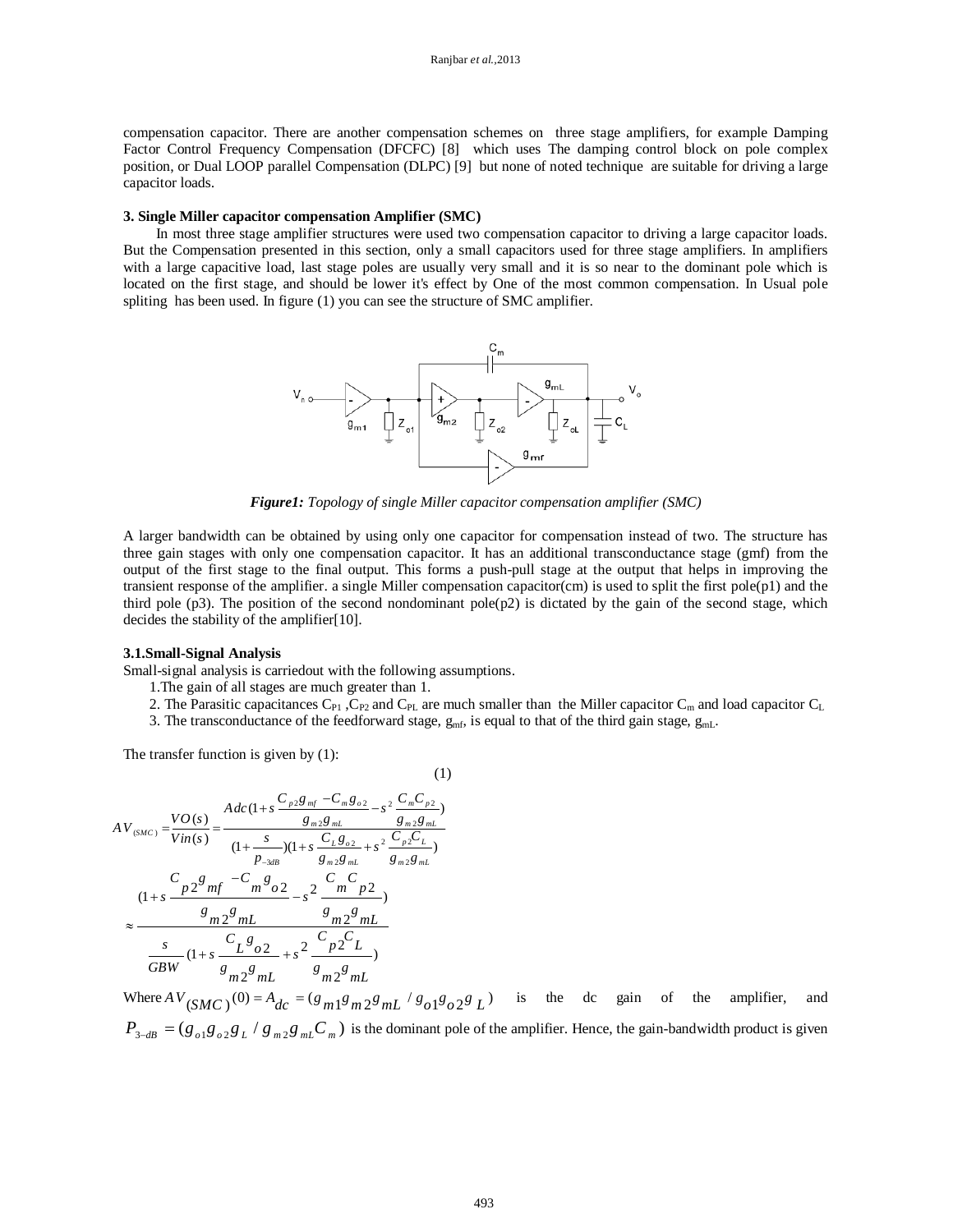by  $GBW = A_{dc} \cdot p_{3-dB} = g_{m1} / C_m$ . From the transfer function, the amplifier has two nondominant poles and two zeros.

#### **3.2. stability analysis**

The stability condition of the SMC amplifier can be determined by analyzing the closed-loop transfer function with a unity-gain feedback configuration. Since the zeros are located at a higher frequency, they are neglected. The closed-loop transfer function is

(2)

$$
A_{cl(SMC)} \approx \frac{1}{1 + (\frac{sC_m}{g_{m1}})(1 + s \frac{C_L g_{o2}}{g_{m2}g_{mL}} + s^2 \frac{C_P C_L}{g_{m2}g_{mL}})}
$$
  
= 
$$
\frac{1}{a_0 s^3 + a_1 s^2 + a_2 s + a_3}
$$

which can be written as:

$$
a_0 = \frac{C_p 2C_L C_m}{g_{m1}g_{m2}g_{mL}}
$$

$$
a_1 = \frac{g_o 2C_L C_m}{g_{m1}g_{m2}g_{mL}}
$$

$$
a_2 = \frac{C_m}{g_{m1}}
$$

$$
a_3 = 1
$$

Amplifier stability derived from closed-loop transfer function (2) ,which the order of the numerator is less than than that of the denominator. so, writing down closed loop transfer function and applying the Routh–Hurwitz stability criterion on the characteristic

equation of transfer function (4), it yields

$$
a_1 a_2 - a_0 a_3 > 0
$$
  
\n
$$
\Rightarrow \frac{g_{o2}}{c_{p2}} > \frac{g_{m1}}{c_m} = GBW
$$
\n(4)

If and only if condition (4) is satisfied, the system is unconditionally stable. For large capacitive loads, the stability analysis of the amplifier can be done using the separate pole approach Assuming that the zeros of the amplifier are located at higher frequencies and hence can be neglected, the nondominant poles of the amplifier are calculated as follows.

$$
P_2 = (G_{meff} / C_L) \tag{5}
$$

$$
P_3 = (g_{o2} / C_{p2}) \_ (G_{meff} / C_L)
$$
 (6)

$$
G_{meff} = (g_{m2}g_{mL} / g_{o2})
$$
 (7)

The value of the compensation capacitor become  $C_m = \frac{1}{2} (2 \frac{g_{m1}}{g} C_I)$  $C_m = \frac{1}{A_V 2} (2 \frac{g_{m1}}{g_{mL}} C_L)$ . This represents a compensation capacitor is

very small thus, it can be seen that by suitable choice of the second-stage gain;  $A_{v2} = (g_{m2}/g_{02})$ . The value of the

(3)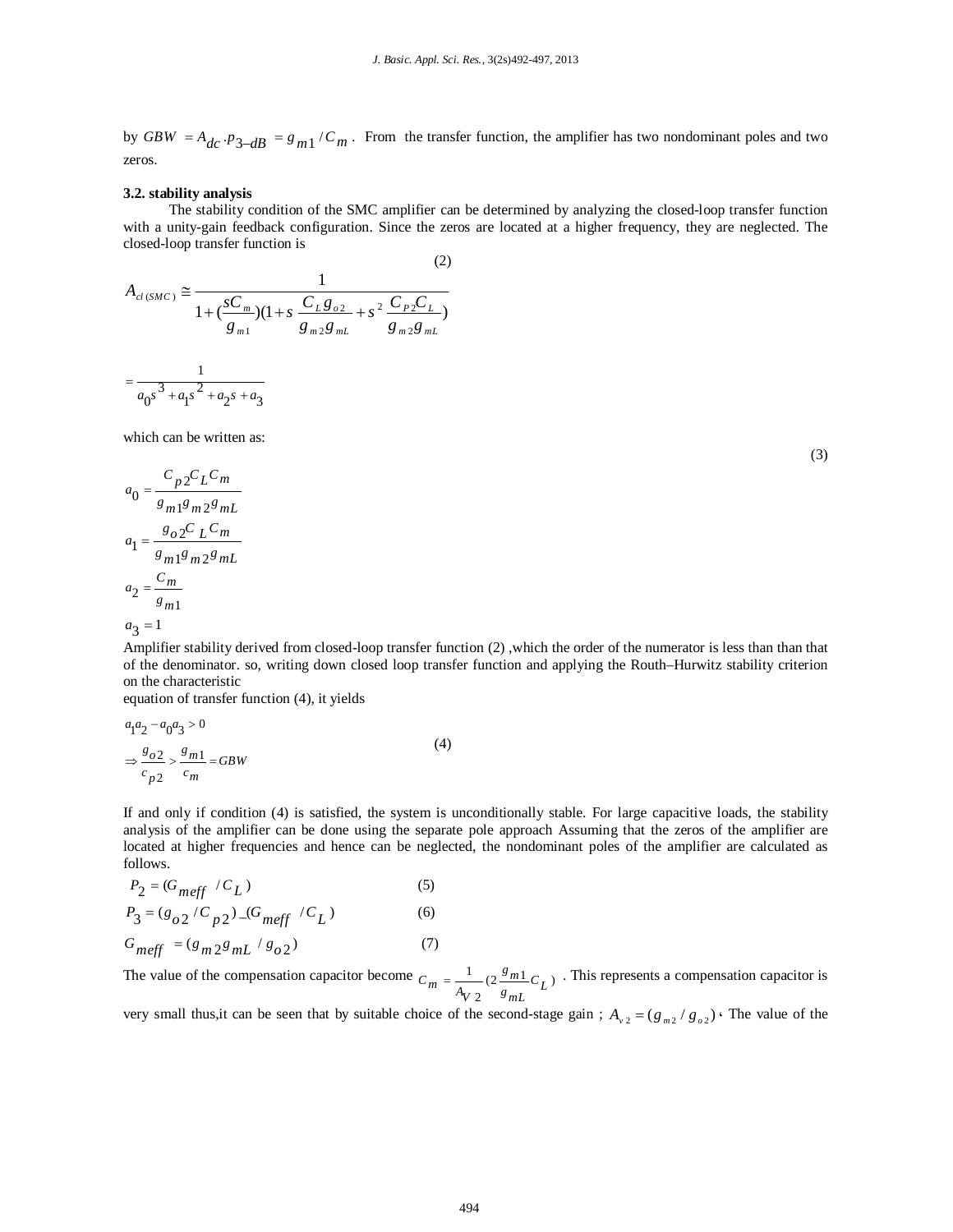compensation capacitor can be reduced. Note that, Zeros of the transfer function depends on the compensation capacitor if the value of this capacitor is too small, zeros are placed at very high frequencies[10]. The phase margin is calculated as follows:

 $1/UDW \rightarrow \tan^{-1}(UDW) \rightarrow \tan^{-1}(Udw)$  $PM = 180 - \tan^{-1} \left( \frac{GBW}{P_1} \right) - \tan^{-1} \left( \frac{GBW}{P_2} \right) - \tan^{-1} \left( \frac{GBW}{P_3} \right).$  $=180-\tan^{-1}(\frac{0.00 \text{ W}}{R})-\tan^{-1}(\frac{0.00 \text{ W}}{R})-\tan^{-1}(\frac{0.00 \text{ W}}{R})$ 

1  $P_3$ 

#### **3. 3. Slew Rate and Settling Time**

The transient response of the amplifier is comprised of the slewing and settling behavior of the amplifier in closed-loop condition. The slew rate of the amplifier depends on the size of the compensation capacitor. The significant increase in the slew rate of SMC as compared to that of NMC under the same power constraint is due to the reduction in the size of the compensation capacitor. The Settling time of the amplifier has two components of Small signal and large signal time. Bandwidth achieved in SMC structure, obtained by sacrificing absence of doublet in the passband of the amplifier, There is no trouble in small signal time. This part influenced by bandwidth. In addition the time of large signal is very low regarding to the small amount of the compensation capacitor and Slew Rate finally do not influenced by the compensation capacitor.

#### **3.4. Design Considerations and Circuit Implementation**

A judicious distribution of gain among the three stages is one of the most important considerations in the design of these amplifiers  $> 100$ *dB*, the gain is distributed such that  $A_{\nu}$   $\Box$   $A_{\nu}$   $\Box$   $A_{\nu}$   $\Box$   $A_{\nu}$   $\Box$   $A_{\nu}$   $\Box$   $A_{\nu}$   $\Box$   $A_{\nu}$   $\Box$   $A_{\nu}$   $\Box$   $A_{\nu}$   $\Box$   $A_{\nu}$   $\Box$   $A_{\nu}$   $\Box$   $A_{\nu}$   $\Box$  pole of the amplifier being located at higher frequencies due to the high output conductance of the second and third stages. This roughly results in a single-pole system. In order to achieve this, the first stage uses a folded cascode topology to enhance the output impedance. A moderate gain at the second stage helps in reducing the required compensation capacitor to a great extent. For example, a 100-dB gain from three stages can be distributed as 60, 30, and 10 dB for the first, second, and third stages, respectively. thus  $A_{v2}=30$ dB resulting in a reduction of the required cm by a factor of  $2 \times 30 = 60$  compared to that of NMC while maintaining stability. The circuit implementations of the SMC amplifier is shown in Figs  $(2)$ , transistors  $M_1-M_8$  form the first gain stage. The second gain stage of the amplifier is comprised of transistors M<sub>9</sub>-M<sub>12</sub>. The output stage is comprised of a feedforward Stage <sub>gmf</sub> and the third gain stage gml forming a push-pull stage. The third gain stage is realized by transistor  $M13$ , whereas the feedforward stage is realized by transistor <sub>M14</sub>. The gate–drain capacitance of transistor <sub>M13</sub> forms an additional Miller capacitor between the second and third stages. Since the parasitic capacitor value and the gain of the third stage are small, it is neglected.

#### **4 . Simulation Results**

Circuit-level simulation results are obtained with 0.25 µm BSIM3 2.5 V models using HSPICE. All the results above are with a 25kΩ //120-pF load. In this paper an attempt has been done to design compensation capacitor as small as possible. the value of the Miller capacitor is 3pf. Table (1) contains the proposed dimension of transistors which Simulations have been performed based on them. In SMC our target was reaching to High phase margin in a wide bandwidth. in addition, they should have High DC gain, and finally we reach to 76º phase margin in a 6.3MHZ bandwidth, which is optimum and comparing to previous models is much more better. In figure (3) you can see, Simulation of frequency response of SMC open loop amplifier. Among The parameters of closed loop we can mentioned settling time slew rate. Both of them are Important parameters for operational amplifiers and achieved from Transient closed-loop system status. Since this design have higher bandwidth, it have higher speed and better settling time and slew rate comparing to pervious structure. In figure (4) you can see closed-loop simulation of designed structures. with the 1.5-V step input, there is an overshoot for the up-going signal. For the low voltage and the high voltage, the operating points of the transistors in the circuit are different, which means that the effective pole, zero locations of the amplifier are different for rising and falling signals. This is the reason why overshoot appears for upgoing signal, and not for down-going signal. The 0.1% settling time is considered. in table (2), a comparison between new designed and previous models has been done, then we could prove the superiority of above design.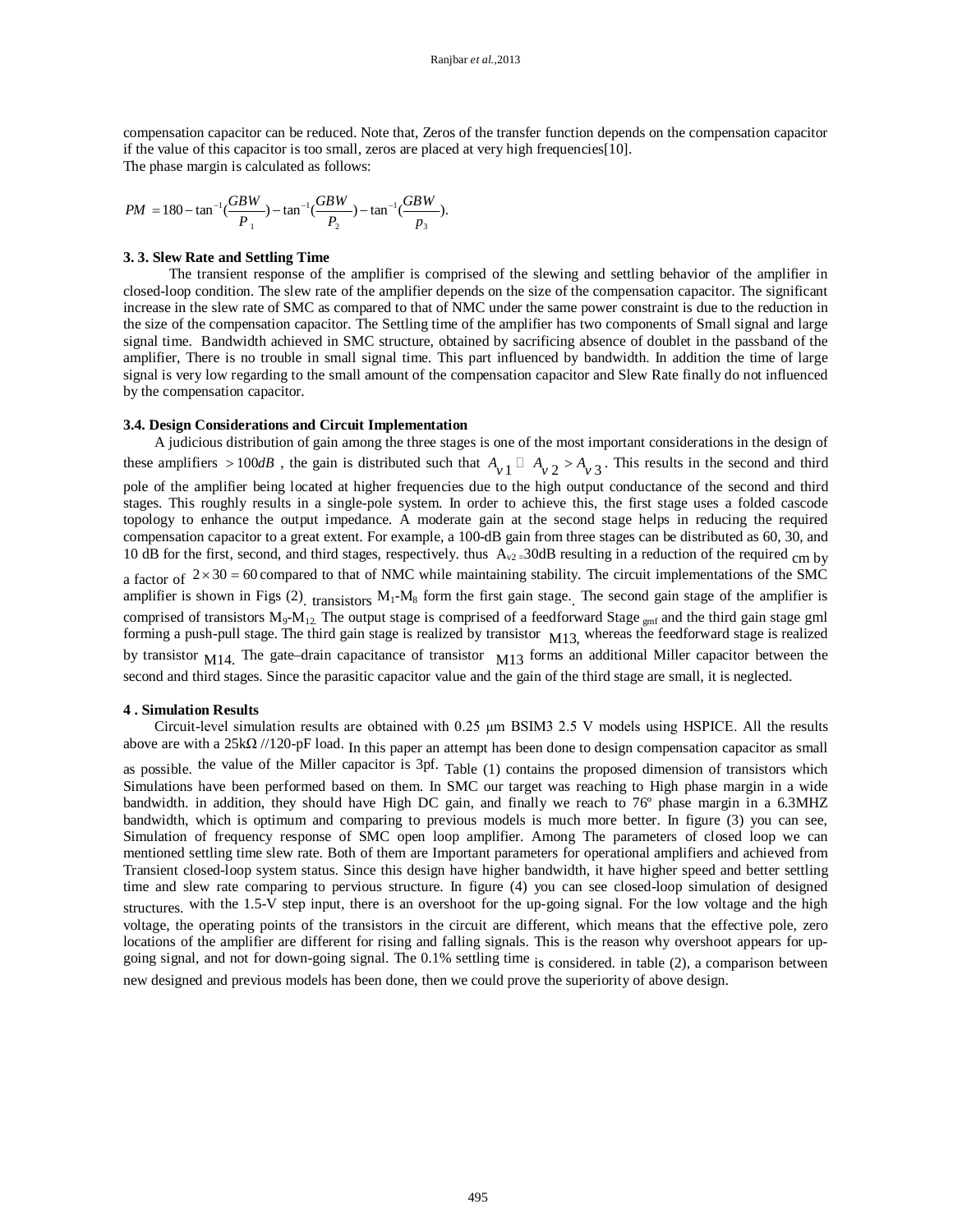| <b>TRANSISTOR</b> | <b>SMC</b>      |
|-------------------|-----------------|
| M <sub>b1</sub>   | $2*(1.9/0.5)$   |
| Mh2               | $8*(1.9/0.5)$   |
| M1.2              | $8*(2.8/0.3)$   |
| M3.4              | $6*(0.9/0.5)$   |
| M5.6              | $2*(0.9/0.5)$   |
| M7.8              | $6*(2.8/0.966)$ |
| M <sub>9</sub>    | $6*(3.28/0.3)$  |
| M10,11            | $2*(2.5/0.48)$  |
| M12               | $6*(1.9/0.3)$   |
| M13               | $2*(8/0.32)$    |
| M14               | $10*(3/0.2)$    |

*Table 1: transistors proposed dimensions.*



*Figure3: opamp loop-gain frequency response of SMC*





*Figure2: Schematic of the SMC amplifier.*